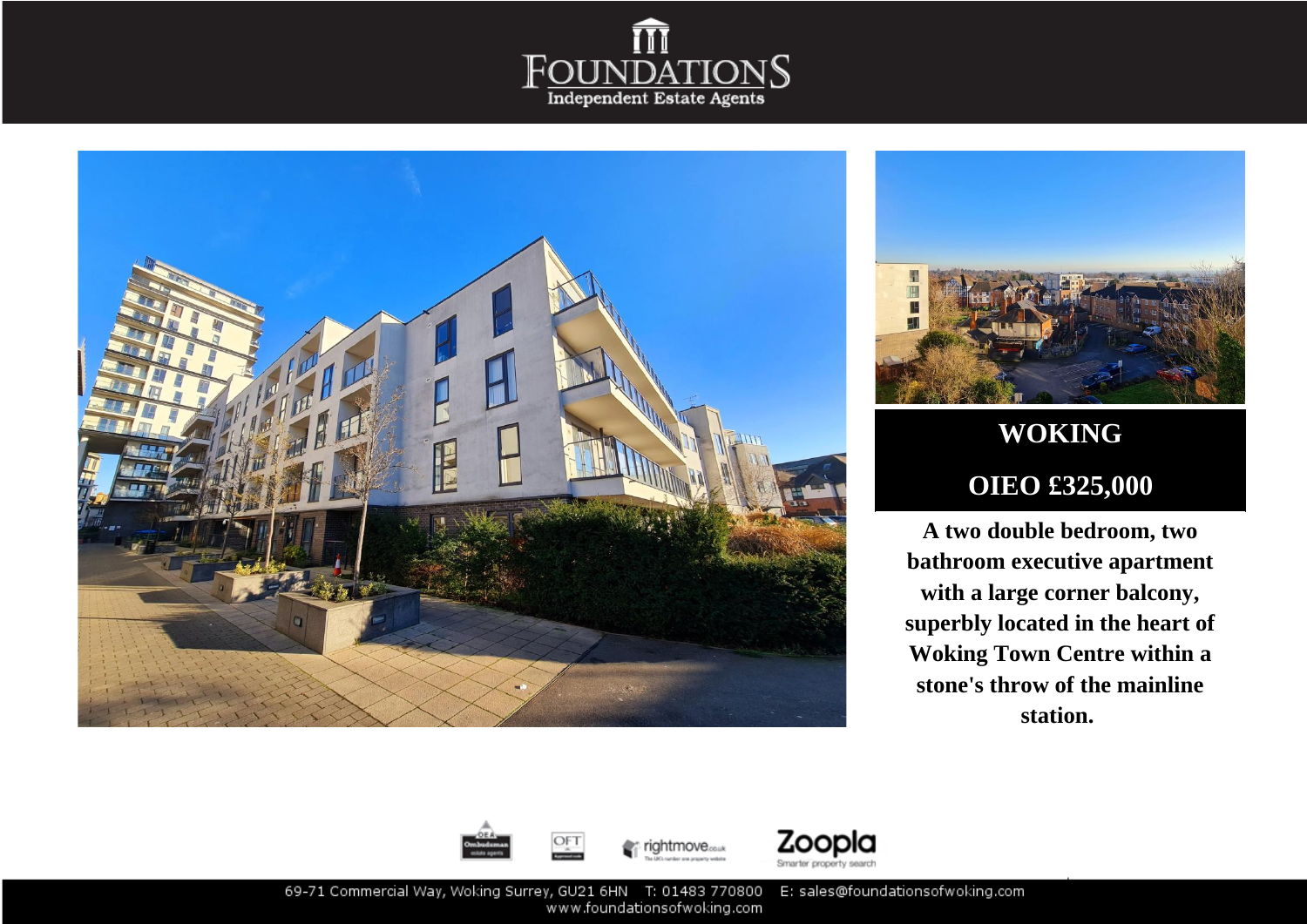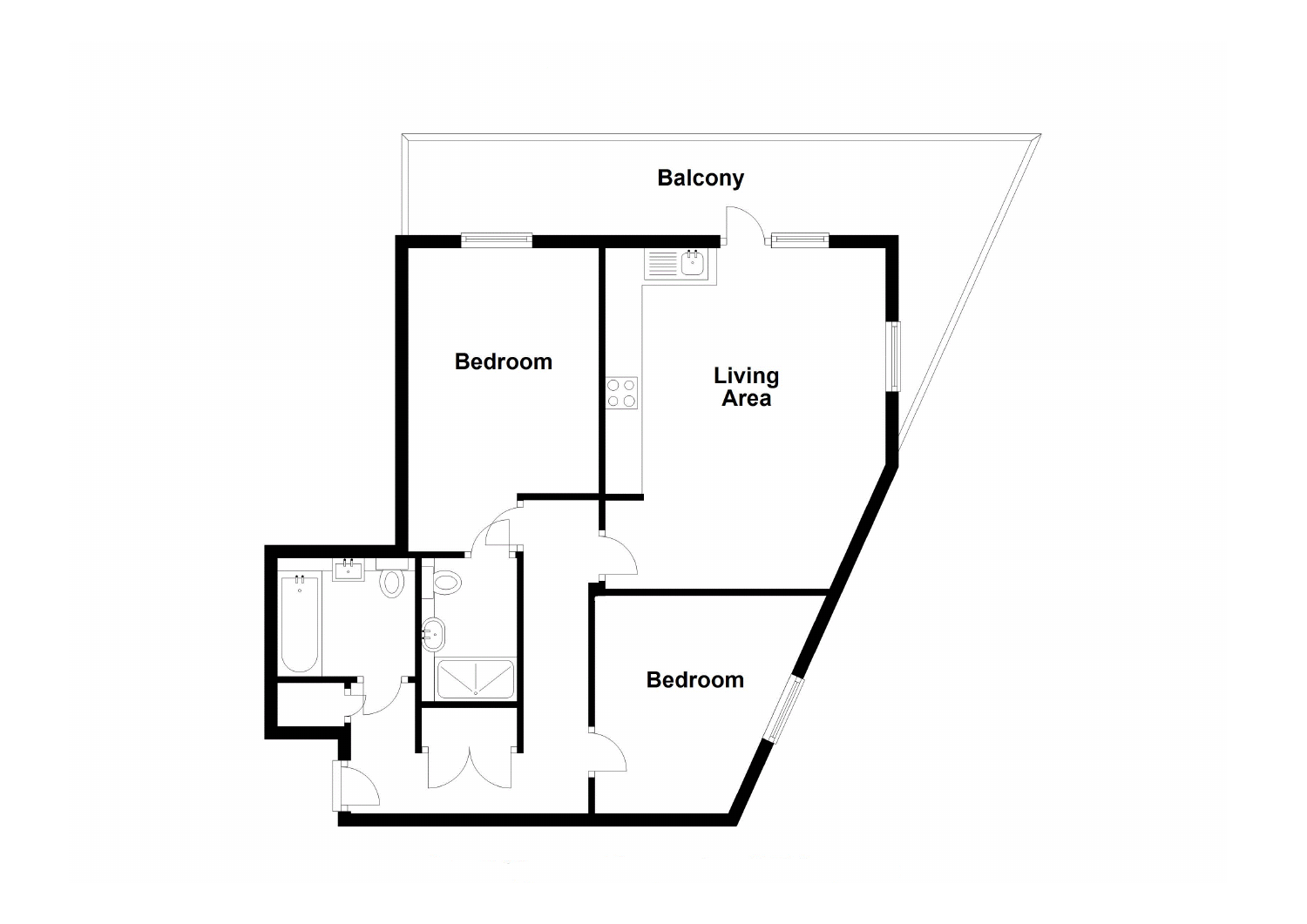## **Bradfield House, Bradfield Close, Woking, Surrey, GU22**

- **Executive Apartment**
- **Underground Parking**
- **Resident's Gymnasium**
- **Two Double Bedrooms**
- **Large Corner Balcony**
- **Town Centre Location**
- **Two Bathrooms**
- **Concierge Service**
- **NO ONWARD CHAIN**

A two double bedroom, two bathroom executive apartment with a large corner balcony, superbly located in the heart of Woking Town Centre within a stone's throw of the mainline station.

The apartment is situated on the 5th floor and provides lovely views over the plaza. This particular development features a concierge service, a resident's gymnasium and underground parking. Other features include a light and airy double aspect reception room, a well appointed kitchen, two double bedrooms including the principal bedroom with en-suite shower room and security entryphone system.

The apartment is offered to the market with NO ONWARD CHAIN.

Woking is a modern and contemporary town that has been the subject of very significant improvement in recent years and in fact continues to be so. The result of this is a busy and thriving centre with a wide and eclectic array of bars, cafes and restaurants as well as a good deal of shopping opportunities not least of which is the Peacocks centre which is also home to the New Victoria theatre and multi screen cinema. Within walking distance you have Woking's mainline station, widely regarded to be one of the best commuting rail stations in the south east which runs a fast and frequent service into Waterloo (approx. 23 mins), and here you will also find a very efficient coach service to Heathrow airport. In the wider neighbourhood there are areas of open space and woodland which make for excellent walking and cycling opportunities and a great many highly regarded schools in both the private and the state sector.

We confirm that these particulars of sale have been prepared as a general guide only and we have not carried out a detailed survey or tested the specified services, equipment and appliances. Room sizes should not be relied upon when ordering carpets, curtains or other furnishings. Photographs are reproduced for general information and it must not be inferred that any item shown is included for sale with the property.